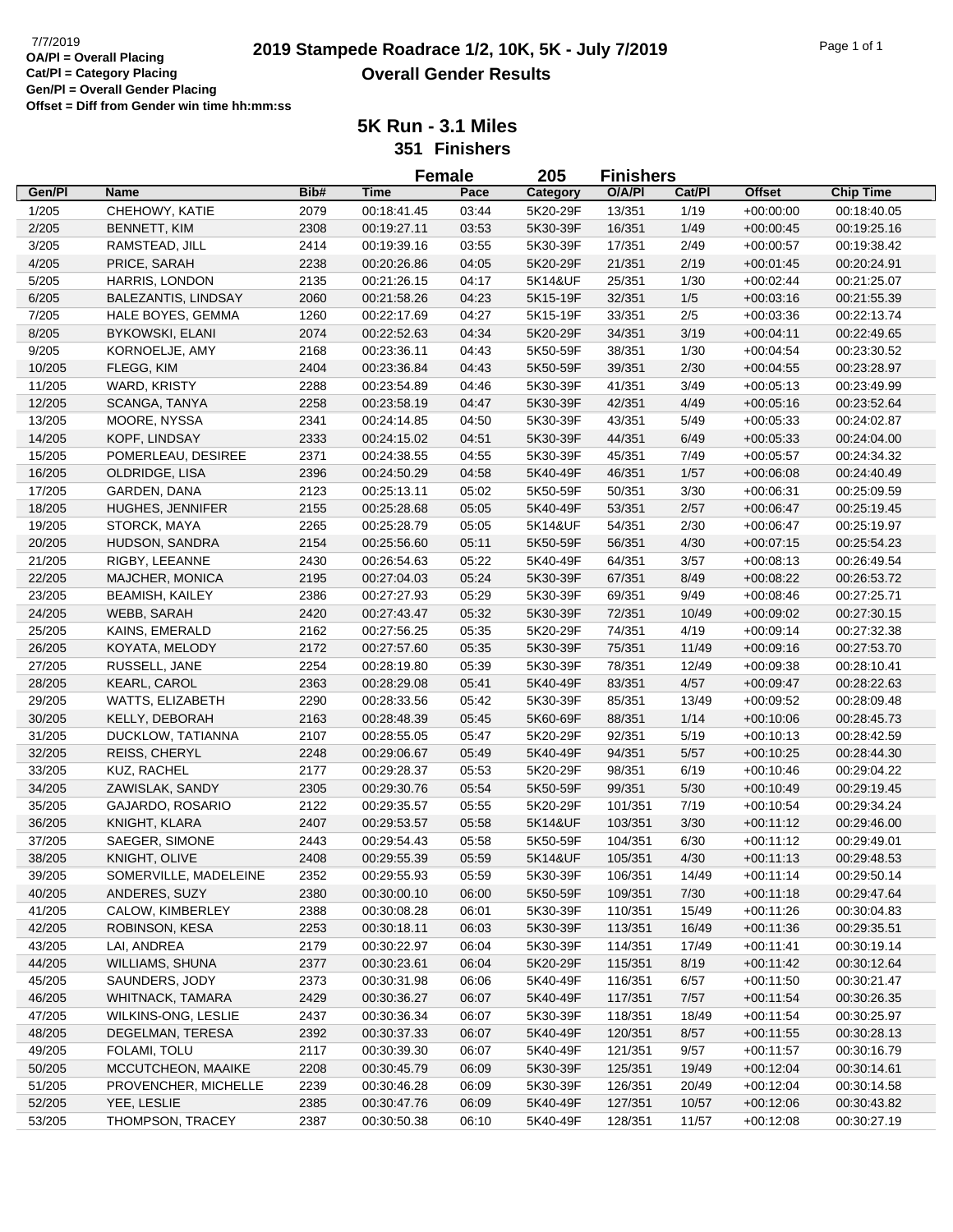## **2019 Stampede Roadrace 1/2, 10K, 5K - July 7/2019** 7/7/2019 Page 2 of 2 **Overall Gender Results**

|         |                                 |      |                            | <b>Female</b> | 205      | <b>Finishers</b> |        |               |                  |
|---------|---------------------------------|------|----------------------------|---------------|----------|------------------|--------|---------------|------------------|
| Gen/Pl  | <b>Name</b>                     | Bib# | Time                       | Pace          | Category | O/A/PI           | Cat/Pl | <b>Offset</b> | <b>Chip Time</b> |
| 54/205  | ALLEN, LAURIE                   | 2052 | 00:31:01.75                | 06:12         | 5K50-59F | 129/351          | 8/30   | $+00:12:20$   | 00:30:34.82      |
| 55/205  | LATIMER, ASHLYN                 | 2334 | 00:31:03.88                | 06:12         | 5K14&UF  | 132/351          | $5/30$ | $+00:12:22$   | 00:30:57.42      |
| 56/205  | WOODHEAD, ANGIE                 | 2378 | 00:31:05.34                | 06:13         | 5K40-49F | 133/351          | 12/57  | $+00:12:23$   | 00:30:45.21      |
| 57/205  | MCCLURE, SHAY                   | 2339 | 00:31:07.19                | 06:13         | 5K30-39F | 134/351          | 21/49  | $+00:12:25$   | 00:31:00.62      |
| 58/205  | SANCHEZ, MARIA                  | 2255 | 00:31:07.33                | 06:13         | 5K50-59F | 135/351          | 9/30   | $+00:12:25$   | 00:30:54.81      |
| 59/205  | SMITH, BECKETT                  | 2374 | 00:31:07.73                | 06:13         | 5K14&UF  | 136/351          | 6/30   | $+00:12:26$   | 00:31:06.93      |
| 60/205  | HALE BOYES, KRISTINA            | 2132 | 00:31:09.53                | 06:13         | 5K14&UF  | 137/351          | 7/30   | $+00:12:28$   | 00:31:00.11      |
| 61/205  | METCALF, LYNN                   | 2211 | 00:31:10.63                | 06:14         | 5K60-69F | 138/351          | 2/14   | $+00:12:29$   | 00:31:04.52      |
| 62/205  | SIMPSON, MEG                    | 2349 | 00:31:13.98                | 06:14         | 5K60-69F | 139/351          | 3/14   | $+00:12:32$   | 00:30:59.46      |
| 63/205  | <b>BOHM, CAITLIN</b>            | 2312 | 00:31:18.39                | 06:15         | 5K20-29F | 140/351          | 9/19   | $+00:12:36$   | 00:31:07.88      |
| 64/205  | CARBERT, NEALE                  | 2077 | 00:31:35.31                | 06:19         | 5K20-29F | 143/351          | 10/19  | $+00:12:53$   | 00:31:24.01      |
| 65/205  | LEAMY, KEIRA                    | 2184 | 00:31:36.46                | 06:19         | 5K14&UF  | 144/351          | 8/30   | $+00:12:55$   | 00:31:28.91      |
| 66/205  | LEAMY, NADIA                    | 2185 | 00:31:37.45                | 06:19         | 5K40-49F | 145/351          | 13/57  | $+00:12:56$   | 00:31:30.40      |
| 67/205  | ANKLOVITCH, KATRINA             | 2056 | 00:31:47.81                | 06:21         | 5K14&UF  | 146/351          | 9/30   | $+00:13:06$   | 00:30:51.84      |
| 68/205  | WONG, JAIME                     | 2299 | 00:31:55.00                | 06:23         | 5K40-49F | 147/351          | 14/57  | $+00:13:13$   | 00:31:52.78      |
| 69/205  | SIVITILLI, VICTORIA             | 2427 | 00:32:01.89                | 06:24         | 5K20-29F | 148/351          | 11/19  | $+00:13:20$   | 00:31:53.17      |
| 70/205  | CHIBLI, PAULINA                 | 2082 | 00:32:03.36                | 06:24         | 5K20-29F | 149/351          | 12/19  | $+00:13:21$   | 00:31:50.32      |
| 71/205  | POETSCH, ALEXANDRA              | 2234 | 00:32:06.06                | 06:25         | 5K30-39F | 150/351          | 22/49  | $+00:13:24$   | 00:31:38.09      |
| 72/205  | HOOPER, IONE                    | 2152 | 00:32:13.98                | 06:26         | 5K60-69F | 151/351          | 4/14   | $+00:13:32$   | 00:32:00.53      |
| 73/205  | DAWE, MELISSA                   | 2098 |                            | 06:26         | 5K30-39F | 152/351          | 23/49  | $+00:13:33$   | 00:31:53.98      |
| 74/205  | O'SULLIVAN, KRISTIE             | 2228 | 00:32:14.89<br>00:32:15.06 | 06:27         | 5K40-49F | 153/351          | 15/57  | $+00:13:33$   | 00:31:54.15      |
|         |                                 |      |                            |               |          |                  |        |               |                  |
| 75/205  | DOLAN, MICHELLE<br>HIEW, MARSHA | 2103 | 00:32:25.34<br>00:32:26.00 | 06:29         | 5K40-49F | 154/351          | 16/57  | $+00:13:43$   | 00:32:02.91      |
| 76/205  |                                 | 2142 |                            | 06:29         | 5K40-49F | 155/351          | 17/57  | $+00:13:44$   | 00:32:23.90      |
| 77/205  | JAREMCO, ELOSIA                 | 2157 | 00:32:28.04                | 06:29         | 5K40-49F | 156/351          | 18/57  | $+00:13:46$   | 00:32:25.82      |
| 78/205  | <b>BICANIC, MARIJA</b>          | 2403 | 00:32:29.05                | 06:29         | 5K50-59F | 157/351          | 10/30  | $+00:13:47$   | 00:32:21.56      |
| 79/205  | WOODHEAD, MACY                  | 2379 | 00:32:29.47                | 06:29         | 5K14&UF  | 158/351          | 10/30  | $+00:13:48$   | 00:32:09.85      |
| 80/205  | LEFORTE, MICHELLE               | 2402 | 00:32:32.05                | 06:30         | 5K30-39F | 159/351          | 24/49  | $+00:13:50$   | 00:32:25.34      |
| 81/205  | DEBERT, CHANTEL                 | 2099 | 00:32:32.85                | 06:30         | 5K40-49F | 160/351          | 19/57  | $+00:13:51$   | 00:32:06.24      |
| 82/205  | HAVRE, ANETTE                   | 1268 | 00:32:36.99                | 06:31         | 5K30-39F | 161/351          | 25/49  | $+00:13:55$   | 00:32:17.06      |
| 83/205  | <b>WINSTON, KATE</b>            | 2400 | 00:32:44.85                | 06:32         | 5K20-29F | 162/351          | 13/19  | $+00:14:03$   | 00:32:25.68      |
| 84/205  | POPPLEWELL, MICHELLE            | 2236 | 00:32:46.39                | 06:33         | 5K30-39F | 163/351          | 26/49  | $+00:14:04$   | 00:32:33.35      |
| 85/205  | SOO, JACKIE                     | 2263 | 00:32:49.65                | 06:33         | 5K40-49F | 165/351          | 20/57  | $+00:14:08$   | 00:32:41.32      |
| 86/205  | MURPHY, SUSAN                   | 2221 | 00:33:03.02                | 06:36         | 5K60-69F | 167/351          | 5/14   | $+00:14:21$   | 00:32:19.72      |
| 87/205  | TURNER, ALANA                   | 2283 | 00:33:03.83                | 06:36         | 5K40-49F | 169/351          | 21/57  | $+00:14:22$   | 00:32:49.42      |
| 88/205  | <b>GREEN, TARA</b>              | 2130 | 00:33:14.07                | 06:38         | 5K30-39F | 170/351          | 27/49  | $+00:14:32$   | 00:32:59.92      |
| 89/205  | HO, LAI CHING                   | 2148 | 00:33:14.54                | 06:38         | 5K50-59F | 171/351          | 11/30  | $+00:14:33$   | 00:33:03.64      |
| 90/205  | BRAUNBERGER, DANA               | 2071 | 00:33:17.97                | 06:39         | 5K40-49F | 172/351          | 22/57  | $+00:14:36$   | 00:33:08.83      |
| 91/205  | <b>BATTISTESSA, BRIGIDA</b>     | 2062 | 00:33:28.96                | 06:41         | 5K40-49F | 174/351          | 23/57  | $+00:14:47$   | 00:33:07.65      |
| 92/205  | CUSH, SHAUNA                    | 2096 | 00:33:30.48                | 06:42         | 5K40-49F | 175/351          | 24/57  | $+00:14:49$   | 00:33:03.49      |
| 93/205  | <b>GREEN, NORA</b>              | 2129 | 00:33:47.75                | 06:45         | 5K14&UF  | 176/351          | 11/30  | $+00:15:06$   | 00:33:33.60      |
| 94/205  | TKACHUK, KERI                   | 2278 | 00:33:48.01                | 06:45         | 5K40-49F | 177/351          | 25/57  | $+00:15:06$   | 00:33:34.67      |
| 95/205  | HALL, JACQUI                    | 2134 | 00:33:48.08                | 06:45         | 5K40-49F | 178/351          | 26/57  | $+00:15:06$   | 00:33:34.26      |
| 96/205  | COLLIS, SUE                     | 2313 | 00:33:53.05                | 06:46         | 5K60-69F | 179/351          | 6/14   | $+00:15:11$   | 00:33:29.18      |
| 97/205  | MASTALIC, ANNABELLE             | 2206 | 00:33:57.06                | 06:47         | 5K40-49F | 180/351          | 27/57  | $+00:15:15$   | 00:33:39.03      |
| 98/205  | MASTALIC, AVA                   | 2207 | 00:33:57.13                | 06:47         | 5K14&UF  | 181/351          | 12/30  | $+00:15:15$   | 00:33:39.16      |
| 99/205  | TALDORF, SYLVIA                 | 2375 | 00:33:59.43                | 06:47         | 5K50-59F | 182/351          | 12/30  | $+00:15:17$   | 00:33:49.20      |
| 100/205 | <b>GRAY, SHARON</b>             | 2127 | 00:34:03.53                | 06:48         | 5K50-59F | 183/351          | 13/30  | $+00:15:22$   | 00:33:53.62      |
| 101/205 | LITKE, JOCELYN                  | 2188 | 00:34:07.96                | 06:49         | 5K30-39F | 184/351          | 28/49  | $+00:15:26$   | 00:33:44.46      |
| 102/205 | ARSENAULT, MONIQUE              | 2306 | 00:34:17.75                | 06:51         | 5K50-59F | 186/351          | 14/30  | $+00:15:36$   | 00:34:00.18      |
| 103/205 | KISA, MEL                       | 2332 | 00:34:26.64                | 06:53         | 5K40-49F | 187/351          | 28/57  | $+00:15:45$   | 00:34:18.48      |
| 104/205 | WILLIAMSON, ANDREA              | 2296 | 00:34:28.39                | 06:53         | 5K20-29F | 188/351          | 14/19  | $+00:15:46$   | 00:34:20.75      |
| 105/205 | GILMOUR, CHARLOTTE              | 2326 | 00:34:33.43                | 06:54         | 5K14&UF  | 190/351          | 13/30  | $+00:15:51$   | 00:34:09.08      |
| 106/205 | BENNETT, HANNAH                 | 2063 | 00:34:49.42                | 06:57         | 5K14&UF  | 193/351          | 14/30  | $+00:16:07$   | 00:34:39.73      |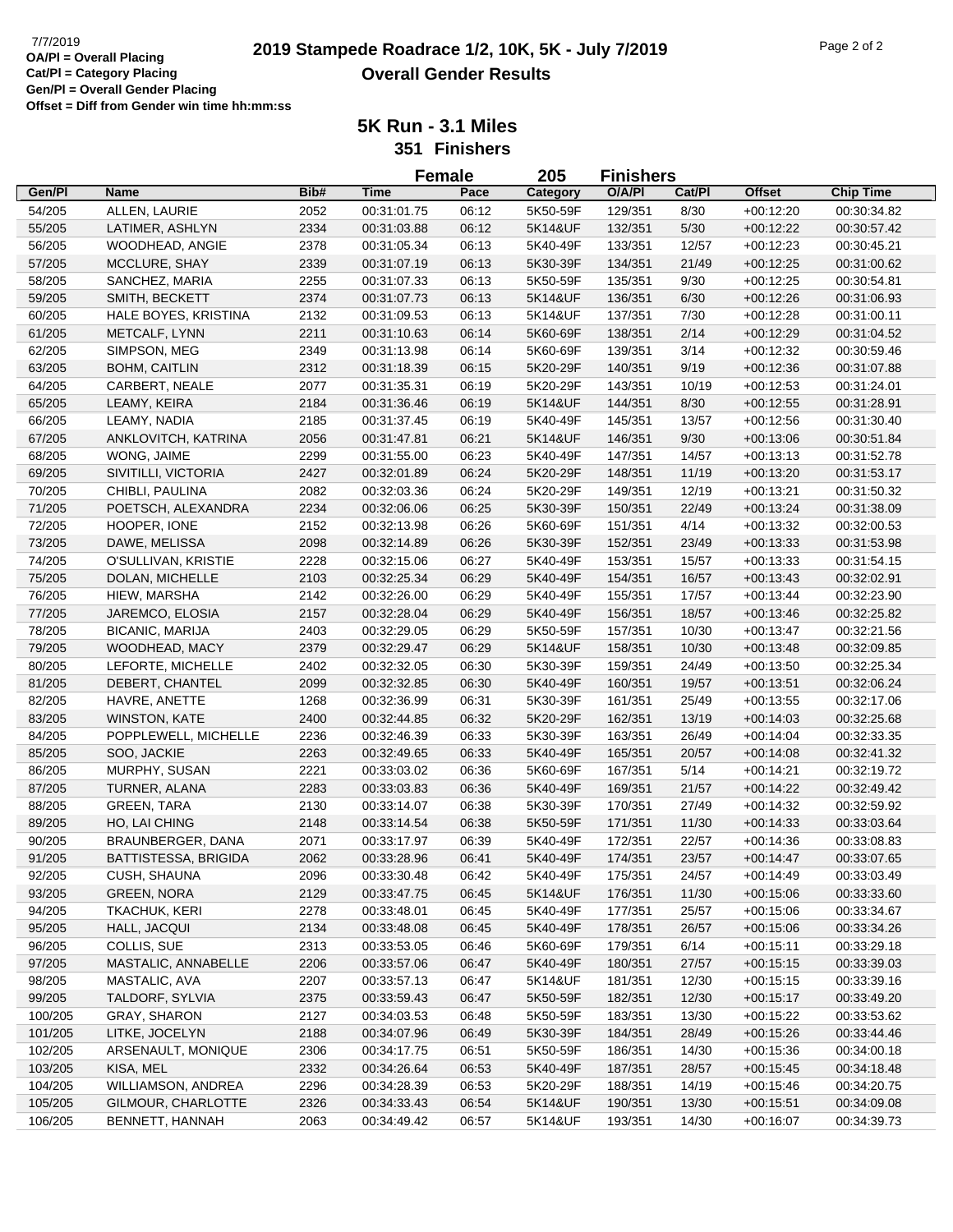|         |                                |      |             | <b>Female</b> | 205      | <b>Finishers</b> |        |               |                  |
|---------|--------------------------------|------|-------------|---------------|----------|------------------|--------|---------------|------------------|
| Gen/Pl  | Name                           | Bib# | <b>Time</b> | Pace          | Category | O/A/PI           | Cat/Pl | <b>Offset</b> | <b>Chip Time</b> |
| 107/205 | CLARKE, ALLISON                | 2086 | 00:34:49.51 | 06:57         | 5K40-49F | 194/351          | 29/57  | $+00.16.08$   | 00:34:39.60      |
| 108/205 | ROACH, PAMELA                  | 2251 | 00:34:50.50 | 06:58         | 5K30-39F | 196/351          | 29/49  | $+00:16:09$   | 00:34:25.73      |
| 109/205 | DREWE, MELINDA                 | 2106 | 00:34:53.78 | 06:58         | 5K40-49F | 197/351          | 30/57  | $+00:16:12$   | 00:34:20.04      |
| 110/205 | BIRD, MADELINE                 | 2309 | 00:34:54.85 | 06:58         | 5K14&UF  | 199/351          | 15/30  | $+00:16:13$   | 00:34:41.91      |
| 111/205 | SKJEI, KAREN                   | 2351 | 00:35:08.75 | 07:01         | 5K40-49F | 201/351          | 31/57  | $+00:16:27$   | 00:34:45.06      |
| 112/205 | CORNFORTH, MELANIE             | 2092 | 00:35:17.09 | 07:03         | 5K30-39F | 203/351          | 30/49  | $+00:16:35$   | 00:34:58.32      |
| 113/205 | SOUTHWOOD, EMMA                | 2264 | 00:35:17.61 | 07:03         | 5K50-59F | 204/351          | 15/30  | $+00:16:36$   | 00:35:01.33      |
| 114/205 | SWANEY, HEATHER BETH           | 2272 | 00:35:28.39 | 07:05         | 5K40-49F | 206/351          | 32/57  | $+00:16:46$   | 00:34:55.97      |
| 115/205 | RATHJE, JILL                   | 2244 | 00:35:28.74 | 07:05         | 5K40-49F | 207/351          | 33/57  | $+00:16:47$   | 00:34:58.49      |
| 116/205 | TEMPENY, JAIME                 | 2376 | 00:35:32.09 | 07:06         | 5K40-49F | 208/351          | 34/57  | $+00:16:50$   | 00:35:25.78      |
| 117/205 | JARRAH, ARIANA                 | 2158 | 00:35:37.86 | 07:07         | 5K14&UF  | 209/351          | 16/30  | $+00:16:56$   | 00:35:02.17      |
| 118/205 | COOKE, TANIA                   | 2316 | 00:35:44.89 | 07:08         | 5K50-59F | 212/351          | 16/30  | $+00:17:03$   | 00:35:33.72      |
| 119/205 | LACHAPELLE, KRISTY             | 2178 | 00:35:58.24 | 07:11         | 5K30-39F | 214/351          | 31/49  | $+00:17:16$   | 00:35:13.19      |
| 120/205 | WHYTE, BRIANNA                 | 2292 | 00:36:03.96 | 07:12         | 5K30-39F | 216/351          | 32/49  | $+00:17:22$   | 00:35:53.53      |
| 121/205 | MURRAY, LAURA                  | 2223 | 00:36:09.75 | 07:13         | 5K30-39F | 218/351          | 33/49  | $+00:17:28$   | 00:35:51.45      |
| 122/205 | <b>BOIVIN, SYLVIE</b>          | 2389 | 00:36:31.41 | 07:18         | 5K50-59F | 220/351          | 17/30  | $+00:17:49$   | 00:36:09.12      |
| 123/205 | NEILSEN, DANA                  | 2342 | 00:36:38.12 | 07:19         | 5K50-59F | 221/351          | 18/30  | $+00:17:56$   | 00:36:26.43      |
| 124/205 | RASMUSSEN, MELISSA             | 2372 | 00:36:42.15 | 07:20         | 5K50-59F | 222/351          | 19/30  | $+00:18:00$   | 00:36:12.50      |
| 125/205 | BOUWMEESTER, NAOMI             | 2070 | 00:36:47.63 | 07:21         | 5K30-39F | 223/351          | 34/49  | $+00:18:06$   | 00:36:21.52      |
| 126/205 | PANDILA, CATHY                 | 2412 | 00:37:00.06 | 07:24         | 5K40-49F | 224/351          | 35/57  | $+00:18:18$   | 00:36:55.22      |
| 127/205 | STAMMER, INGRID                | 2432 | 00:37:00.36 | 07:24         | 5K60-69F | 225/351          | 7/14   | $+00:18:18$   | 00:36:55.35      |
| 128/205 | PANDILA, CASSIDY               | 2411 | 00:37:00.53 | 07:24         | 5K14&UF  | 226/351          | 17/30  | $+00:18:19$   | 00:36:55.92      |
| 129/205 | CAPLAN, JODI                   | 2076 | 00:37:06.15 | 07:25         | 5K40-49F | 227/351          | 36/57  | $+00:18:24$   | 00:36:46.10      |
| 130/205 | OBHRAI, KAAJAL                 | 2229 | 00:37:28.63 | 07:29         | 5K40-49F | 229/351          | 37/57  | $+00:18:47$   | 00:37:10.46      |
| 131/205 | FRANKE, CYNTHIA                | 2324 | 00:37:38.64 | 07:31         | 5K50-59F | 232/351          | 20/30  | $+00:18:57$   | 00:37:32.11      |
| 132/205 | MACLEAN, MAKAYLA               | 2336 | 00:37:46.91 | 07:33         | 5K20-29F | 233/351          | 15/19  | $+00:19:05$   | 00:37:31.34      |
| 133/205 | JARRAH, LEILA                  | 2160 | 00:38:08.61 | 07:37         | 5K14&UF  | 234/351          | 18/30  | $+00:19:27$   | 00:37:33.60      |
| 134/205 | CROTEAU, SARAH                 | 2095 | 00:38:09.13 | 07:37         | 5K30-39F | 237/351          | 35/49  | $+00:19:27$   | 00:37:56.87      |
| 135/205 | MOORE, RITA                    | 2215 | 00:38:15.72 | 07:39         | 5K50-59F | 239/351          | 21/30  | $+00:19:34$   | 00:38:00.81      |
| 136/205 | DOUGLAS, SARAH                 | 2105 | 00:38:18.70 | 07:39         | 5K40-49F | 240/351          | 38/57  | $+00:19:37$   | 00:37:58.86      |
| 137/205 | MACKIE, KAREN                  | 2194 | 00:38:24.97 | 07:40         | 5K50-59F | 241/351          | 22/30  | $+00:19:43$   | 00:38:02.77      |
| 138/205 | MACLEOD, SHELLY                | 2337 | 00:38:25.91 | 07:41         | 5K30-39F | 242/351          | 36/49  | $+00:19:44$   | 00:38:08.51      |
| 139/205 | DYCK, RAINE                    | 2321 | 00:38:25.98 | 07:41         | 5K14&UF  | 243/351          | 19/30  | $+00:19:44$   | 00:38:08.41      |
| 140/205 | COOKE, SHARON                  | 2090 | 00:38:26.03 | 07:41         | 5K40-49F | 244/351          | 39/57  | $+00:19:44$   | 00:38:08.80      |
| 141/205 | KURIACHAN, ASHA                | 2175 | 00:38:30.53 | 07:42         | 5K14&UF  | 246/351          | 20/30  | $+00:19:49$   | 00:38:30.53      |
| 142/205 | GUMMESEN, SIENNA               | 2131 | 00:38:31.00 | 07:42         | 5K14&UF  | 247/351          | 21/30  | $+00:19:49$   | 00:38:19.13      |
| 143/205 | PERRAULT, KELLY-ANNE           | 2232 | 00:38:39.41 | 07:43         | 5K40-49F | 248/351          | 40/57  | $+00:19:57$   | 00:38:18.97      |
| 144/205 | <b>HEWITT, KIRSTEN</b>         | 2141 | 00:39:00.69 | 07:48         | 5K20-29F | 253/351          | 16/19  | $+00:20:19$   | 00:38:38.17      |
| 145/205 | MORTON, ROBIN                  | 2216 | 00:39:22.93 | 07:52         | 5K40-49F | 256/351          | 41/57  | $+00:20:41$   | 00:39:00.17      |
| 146/205 | ELOURSA ESCANELA, MARITES 9110 |      | 00:39:42.60 | 07:56         | 5K50-59F | 260/351          | 23/30  | $+00:21:01$   | 00:39:16.18      |
| 147/205 | FONTALVO, PAOLA MERECEDE \$118 |      | 00:39:47.02 | 07:57         | 5K30-39F | 262/351          | 37/49  | $+00:21:05$   | 00:39:14.07      |
| 148/205 | RANIERI, HAZEL                 | 2241 | 00:39:52.81 | 07:58         | 5K14&UF  | 263/351          | 22/30  | $+00:21:11$   | 00:39:41.84      |
| 149/205 | OLIVER, TARA                   | 2231 | 00:40:01.58 | 08:00         | 5K40-49F | 264/351          | 42/57  | $+00:21:20$   | 00:39:44.53      |
| 150/205 | AGOAWIKE, CHRISTA              | 2049 | 00:40:01.67 | 08:00         | 5K15-19F | 265/351          | 3/5    | $+00:21:20$   | 00:40:00.85      |
| 151/205 | MARSH, KAREN                   | 2203 | 00:40:09.83 | 08:01         | 5K50-59F | 267/351          | 24/30  | $+00:21:28$   | 00:39:54.72      |
| 152/205 | SCHATZ, ANGELA                 | 2259 | 00:40:19.06 | 08:03         | 5K40-49F | 268/351          | 43/57  | $+00:21:37$   | 00:39:59.06      |
| 153/205 | RICANO, ERIKA                  | 2415 | 00:40:25.48 | 08:05         | 5K30-39F | 270/351          | 38/49  | $+00:21:44$   | 00:40:19.20      |
| 154/205 | <b>BLAESER, COURTNEY</b>       | 2422 | 00:40:32.98 | 08:06         | 5K30-39F | 271/351          | 39/49  | $+00:21:51$   | 00:40:20.72      |
| 155/205 | <b>BENTLEY, CASSIE</b>         | 2064 | 00:40:50.73 | 08:10         | 5K14&UF  | 273/351          | 23/30  | $+00:22:09$   | 00:40:14.60      |
| 156/205 | HEBERT, MICHELLE               | 2137 | 00:40:58.25 | 08:11         | 5K50-59F | 274/351          | 25/30  | $+00:22:16$   | 00:40:49.66      |
| 157/205 | GONZALEZ, VICTORIA             | 2328 | 00:41:18.43 | 08:15         | 5K14&UF  | 275/351          | 24/30  | $+00:22:36$   | 00:41:07.46      |
| 158/205 | CHUPA, MARYANN                 | 2438 | 00:41:18.45 | 08:15         | 5K60-69F | 276/351          | 8/14   | $+00:22:37$   | 00:41:13.55      |
| 159/205 | <b>BURKE, KATHY</b>            | 2072 | 00:41:19.76 | 08:15         | 5K40-49F | 277/351          | 44/57  | $+00:22:38$   | 00:41:12.77      |
|         |                                |      |             |               |          |                  |        |               |                  |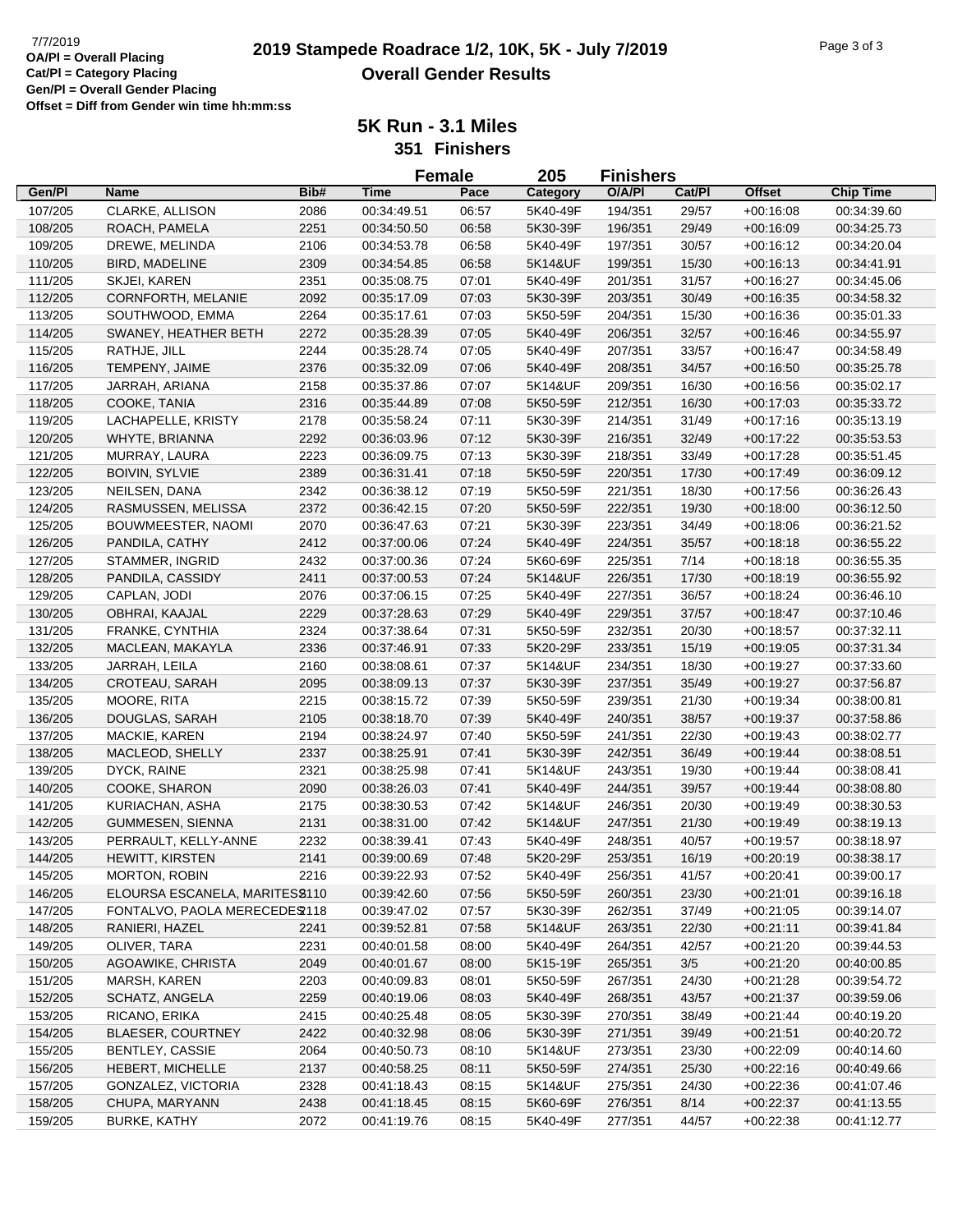|         |                            |      | <b>Female</b> |       | 205      | <b>Finishers</b> |        |               |                  |
|---------|----------------------------|------|---------------|-------|----------|------------------|--------|---------------|------------------|
| Gen/Pl  | <b>Name</b>                | Bib# | <b>Time</b>   | Pace  | Category | O/A/PI           | Cat/Pl | <b>Offset</b> | <b>Chip Time</b> |
| 160/205 | <b>BURKE, REBECCA</b>      | 2073 | 00:41:19.83   | 08:15 | 5K14&UF  | 278/351          | 25/30  | $+00:22:38$   | 00:41:12.65      |
| 161/205 | <b>HENDERSON, PATRICIA</b> | 2138 | 00:41:31.41   | 08:18 | 5K60-69F | 279/351          | 9/14   | $+00:22:49$   | 00:41:01.80      |
| 162/205 | BOUCHARD, JOANNIE          | 2069 | 00:41:33.50   | 08:18 | 5K20-29F | 280/351          | 17/19  | $+00:22:52$   | 00:41:14.46      |
| 163/205 | MALONEY, KAREN             | 2197 | 00:41:44.77   | 08:20 | 5K70-79F | 281/351          | 1/1    | $+00:23:03$   | 00:41:35.64      |
| 164/205 | DWIVEDI, PRIYANKA          | 2382 | 00:41:54.45   | 08:22 | 5K30-39F | 282/351          | 40/49  | $+00:23:13$   | 00:41:30.76      |
| 165/205 | MCFARLAND, LAUREE          | 2209 | 00:41:55.41   | 08:23 | 5K40-49F | 284/351          | 45/57  | $+00:23:13$   | 00:41:34.98      |
| 166/205 | <b>WILSON, KAREN</b>       | 2297 | 00:41:56.90   | 08:23 | 5K50-59F | 285/351          | 26/30  | $+00:23:15$   | 00:41:35.54      |
| 167/205 | YOON, TANA                 | 2304 | 00:42:07.18   | 08:25 | 5K50-59F | 286/351          | 27/30  | $+00:23:25$   | 00:41:59.68      |
| 168/205 | DICKINSON, LINDA           | 2381 | 00:42:13.27   | 08:26 | 5K40-49F | 287/351          | 46/57  | $+00:23:31$   | 00:41:34.64      |
| 169/205 | VACA, ISABEL               | 2450 | 00:42:13.86   | 08:26 | 5K15-19F | 288/351          | 4/5    | $+00:23:32$   | 00:42:10.12      |
| 170/205 | FREDERIKSEN, DEBRA         | 2433 | 00:42:15.64   | 08:27 | 5K60-69F | 289/351          | 10/14  | $+00:23:34$   | 00:41:54.50      |
| 171/205 | <b>IBARRA, CLAUDIA</b>     | 2329 | 00:42:27.92   | 08:29 | 5K40-49F | 291/351          | 47/57  | $+00:23:46$   | 00:42:27.92      |
| 172/205 | LONSBERRY, KATE            | 2191 | 00:42:36.74   | 08:31 | 5K14&UF  | 292/351          | 26/30  | $+00:23:55$   | 00:41:51.87      |
|         |                            |      |               |       |          |                  |        |               |                  |
| 173/205 | JOHNSON, WENDY             | 2161 | 00:43:00.06   | 08:36 | 5K30-39F | 297/351          | 41/49  | $+00:24:18$   | 00:42:55.17      |
| 174/205 | KURIACHAN, ANNA            | 2174 | 00:43:20.14   | 08:40 | 5K40-49F | 299/351          | 48/57  | $+00:24:38$   | 00:43:11.23      |
| 175/205 | HALE BOYES, LIZ            | 2133 | 00:44:39.61   | 08:55 | 5K50-59F | 304/351          | 28/30  | $+00:25:58$   | 00:44:03.47      |
| 176/205 | HINES, CLARE               | 2144 | 00:44:55.61   | 08:59 | 5K15-19F | 305/351          | $5/5$  | $+00:26:14$   | 00:44:33.10      |
| 177/205 | KLEKTA, HEATHER            | 2394 | 00:44:55.73   | 08:59 | 5K30-39F | 306/351          | 42/49  | $+00:26:14$   | 00:44:45.64      |
| 178/205 | FLYNN, TARA                | 2114 | 00:44:57.93   | 08:59 | 5K20-29F | 308/351          | 18/19  | $+00:26:16$   | 00:44:35.22      |
| 179/205 | TREFIAK, LISA              | 2282 | 00:45:06.16   | 09:01 | 5K30-39F | 309/351          | 43/49  | $+00:26:24$   | 00:44:37.79      |
| 180/205 | LONSBERRY, AMY             | 2190 | 00:45:12.65   | 09:02 | 5K40-49F | 310/351          | 49/57  | $+00:26:31$   | 00:44:14.70      |
| 181/205 | HENKEL, ERIKA              | 2139 | 00:45:25.52   | 09:05 | 5K30-39F | 311/351          | 44/49  | $+00:26:44$   | 00:45:05.53      |
| 182/205 | SHAMSI, RAZA               | 2426 | 00:46:20.03   | 09:16 | 5K14&UF  | 313/351          | 27/30  | $+00:27:38$   | 00:45:54.69      |
| 183/205 | JENSEN, CLARA              | 2330 | 00:46:43.82   | 09:20 | 5K14&UF  | 315/351          | 28/30  | $+00:28:02$   | 00:46:24.85      |
| 184/205 | KANE, BRANDY               | 2393 | 00:47:11.03   | 09:26 | 5K40-49F | 317/351          | 50/57  | $+00:28:29$   | 00:46:47.28      |
| 185/205 | TURNER, SHEILA             | 2285 | 00:47:35.22   | 09:31 | 5K50-59F | 318/351          | 29/30  | $+00:28:53$   | 00:47:18.17      |
| 186/205 | JAKUBOWYCH, BEV            | 2156 | 00:47:41.06   | 09:32 | 5K60-69F | 319/351          | 11/14  | $+00:28:59$   | 00:47:24.01      |
| 187/205 | CLANCY, DAWN               | 2085 | 00:47:41.23   | 09:32 | 5K40-49F | 320/351          | 51/57  | $+00:28:59$   | 00:47:12.66      |
| 188/205 | <b>GRAVES, TRACY</b>       | 2126 | 00:47:41.97   | 09:32 | 5K40-49F | 321/351          | 52/57  | $+00:29:00$   | 00:47:24.91      |
| 189/205 | HINES, HILARY              | 2146 | 00:48:18.71   | 09:39 | 5K14&UF  | 324/351          | 29/30  | $+00:29:37$   | 00:47:56.72      |
| 190/205 | MARSH, DEBBIE              | 2409 | 00:49:07.86   | 09:49 | 5K60-69F | 325/351          | 12/14  | $+00:30:26$   | 00:48:45.95      |
| 191/205 | O'BREIN, VICKI             | 2226 | 00:49:14.28   | 09:50 | 5K40-49F | 326/351          | 53/57  | $+00:30:32$   | 00:48:46.49      |
| 192/205 | STRAMPEL, CINDY            | 2267 | 00:49:37.53   | 09:55 | 5K30-39F | 328/351          | 45/49  | $+00:30:56$   | 00:49:31.67      |
| 193/205 | FERGUSSON, CHARLOTTE       | 2322 | 00:49:38.09   | 09:55 | 5K40-49F | 329/351          | 54/57  | $+00:30:56$   | 00:49:19.79      |
| 194/205 | MAGEE, JULIE               | 2338 | 00:49:38.35   | 09:55 | 5K40-49F | 330/351          | 55/57  | $+00:30:56$   | 00:49:20.26      |
| 195/205 | SWEET, JACQUI              | 2354 | 00:51:22.74   | 10:16 | 5K60-69F | 334/351          | 13/14  | $+00:32:41$   | 00:51:03.08      |
| 196/205 | SANDHU, HARMEET            | 2257 | 00:52:27.81   | 10:29 | 5K20-29F | 336/351          | 19/19  | $+00:33:46$   | 00:51:22.62      |
| 197/205 | SANDHU, BALJIT             | 2435 | 00:55:58.88   | 11:11 | 5K50-59F | 340/351          | 30/30  | $+00:37:17$   | 00:54:53.28      |
| 198/205 | COLE, APRIL                | 2089 | 00:56:54.36   | 11:22 | 5K30-39F | 341/351          | 46/49  | $+00:38:12$   | 00:56:11.50      |
| 199/205 | REID, BRIER                | 2445 | 00:57:08.35   | 11:25 | 5K30-39F | 343/351          | 47/49  | $+00:38:26$   | 00:56:31.99      |
| 200/205 | REID, MARGARET             | 2447 | 00:57:08.80   | 11:25 | 5K14&UF  | 344/351          | 30/30  | $+00:38:27$   | 00:56:31.48      |
| 201/205 | MCKAY, LEANNA              | 2410 | 00:57:31.93   | 11:30 | 5K30-39F | 345/351          | 48/49  | $+00:38:50$   | 00:57:07.08      |
| 202/205 | MANN, KIRANJIT             | 2200 | 01:00:33.10   | 12:06 | 5K30-39F | 346/351          | 49/49  | $+00:41:51$   | 00:59:23.15      |
| 203/205 | MANN, KANWALJEET           | 2199 | 01:00:47.21   | 12:09 | 5K40-49F | 348/351          | 56/57  | $+00:42:05$   | 01:00:47.21      |
| 204/205 | DHALIWAL, DALJEET          | 2102 | 01:00:52.05   | 12:10 | 5K40-49F | 349/351          | 57/57  | $+00:42:10$   | 00:59:41.22      |
|         |                            |      |               |       |          |                  |        |               |                  |
| 205/205 | HOPKINS, DAWN              | 2441 | 01:03:03.52   | 12:36 | 5K60-69F | 350/351          | 14/14  | $+00:44:22$   | 01:02:45.71      |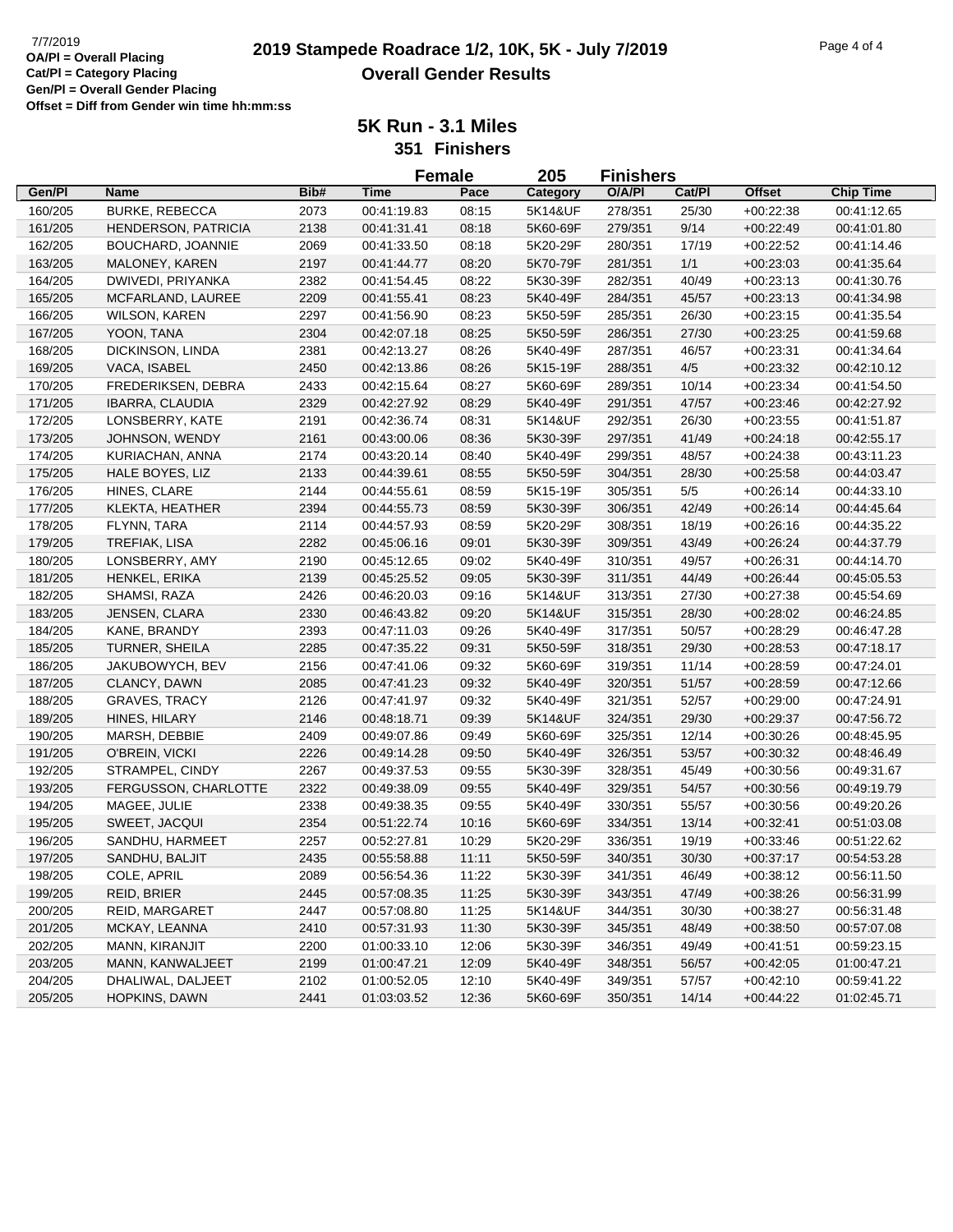**5K Run - 3.1 Miles**

**351 Finishers**

|        |                         |      | <b>Male</b> |       | 146      | <b>Finishers</b> |        |               |                  |
|--------|-------------------------|------|-------------|-------|----------|------------------|--------|---------------|------------------|
| Gen/Pl | Name                    | Bib# | Time        | Pace  | Category | O/A/PI           | Cat/PI | <b>Offset</b> | <b>Chip Time</b> |
| 1/146  | THIESSEN, MAXIMUS       | 2398 | 00:15:55.64 | 03:11 | 5K15-19M | 1/351            | 1/9    | $+00:00:00$   | 00:15:54.64      |
| 2/146  | KORNOELJE, CHARLIE      | 2169 | 00:16:48.63 | 03:21 | 5K20-29M | 2/351            | 1/12   | $+00:00:52$   | 00:16:47.31      |
| 3/146  | KONDRO, MICHAEL         | 2367 | 00:16:51.33 | 03:22 | 5K20-29M | 3/351            | 2/12   | $+00:00:55$   | 00:16:49.74      |
| 4/146  | SHARP, IAN              | 2416 | 00:16:53.18 | 03:22 | 5K40-49M | 4/351            | 1/35   | $+00:00:57$   | 00:16:52.39      |
| 5/146  | <b>GRANT, ZANE</b>      | 2405 | 00:17:01.03 | 03:24 | 5K15-19M | 5/351            | 2/9    | $+00:01:05$   | 00:17:01.02      |
| 6/146  | THUSS, ANDREW           | 2417 | 00:17:14.77 | 03:26 | 5K30-39M | 6/351            | 1/20   | $+00:01:19$   | 00:17:14.35      |
| 7/146  | RUSSELL, RYAN           | 2347 | 00:17:15.14 | 03:27 | 5K30-39M | 7/351            | 2/20   | $+00:01:19$   | 00:17:14.24      |
| 8/146  | PAAUWE, REINIER         | 2344 | 00:17:29.02 | 03:29 | 5K40-49M | 8/351            | 2/35   | $+00.01:33$   | 00:17:27.63      |
| 9/146  | AMELINCKX, ERIK         | 2053 | 00:18:17.27 | 03:39 | 5K14&UM  | 9/351            | 1/31   | $+00:02:21$   | 00:18:15.14      |
| 10/146 | KONDRO, DOUGLAS         | 2365 | 00:18:33.98 | 03:42 | 5K20-29M | 10/351           | 3/12   | $+00:02:38$   | 00:18:32.66      |
| 11/146 | <b>GAJARDO, MARTIN</b>  | 2121 | 00:18:39.67 | 03:43 | 5K20-29M | 11/351           | 4/12   | $+00:02:44$   | 00:18:39.25      |
| 12/146 | HOPPE, WILLIAM          | 2362 | 00:18:40.92 | 03:44 | 5K20-29M | 12/351           | 5/12   | $+00:02:45$   | 00:18:39.70      |
| 13/146 | KUZI, TAL               | 2401 | 00:19:08.24 | 03:49 | 5K40-49M | 14/351           | 3/35   | $+00:03:12$   | 00:19:07.16      |
| 14/146 | FRASER, RYAN            | 2119 | 00:19:26.92 | 03:53 | 5K14&UM  | 15/351           | 2/31   | $+00:03:31$   | 00:19:23.48      |
| 15/146 | DEFRAINE, DEVIN         | 2100 | 00:19:58.99 | 03:59 | 5K30-39M | 18/351           | 3/20   | $+00:04:03$   | 00:19:58.26      |
| 16/146 | SCHOMMER, CLARK         | 2348 | 00:20:03.49 | 04:00 | 5K30-39M | 19/351           | 4/20   | $+00:04:07$   | 00:20:01.91      |
| 17/146 | CASEY, JEFFREY          | 2078 | 00:20:14.55 | 04:02 | 5K50-59M | 20/351           | 1/22   | $+00.04:18$   | 00:20:14.43      |
| 18/146 | PAAUWE, KIERAN          | 2343 | 00:20:55.10 | 04:11 | 5K15-19M | 22/351           | $3/9$  | $+00:04:59$   | 00:20:53.04      |
| 19/146 | LEE, MORLEY             | 2187 | 00:21:10.90 | 04:14 | 5K50-59M | 23/351           | 2/22   | $+00:05:15$   | 00:21:09.00      |
| 20/146 | QUINN, STEVE            | 2413 | 00:21:20.04 | 04:16 | 5K40-49M | 24/351           | 4/35   | $+00:05:24$   | 00:21:17.11      |
| 21/146 | PRELUSKY, COLE          | 2237 | 00:21:27.51 | 04:17 | 5K14&UM  | 26/351           | 3/31   | $+00:05:31$   | 00:21:21.92      |
| 22/146 | CORRIGAN, KIERAN        | 2094 | 00:21:31.33 | 04:18 | 5K20-29M | 27/351           | 6/12   | $+00:05:35$   | 00:21:29.20      |
| 23/146 | LEAMY, DEVIN            | 2183 | 00:21:44.36 | 04:20 | 5K15-19M | 28/351           | 4/9    | $+00:05:48$   | 00:21:38.05      |
| 24/146 | KORNOELJE, EDWIN        | 2170 | 00:21:45.53 | 04:21 | 5K50-59M | 29/351           | 3/22   | $+00:05:49$   | 00:21:40.28      |
| 25/146 | CHURSINOFF, JACOB       | 2083 | 00:21:48.53 | 04:21 | 5K14&UM  | 30/351           | 4/31   | $+00:05:52$   | 00:21:41.67      |
| 26/146 | KOLODY, GREG            | 2167 | 00:21:48.56 | 04:21 | 5K20-29M | 31/351           | 7/12   | $+00:05:52$   | 00:21:34.09      |
| 27/146 | DARBY, DEVAN            | 2097 | 00:22:53.60 | 04:34 | 5K30-39M | 35/351           | 5/20   | $+00:06:57$   | 00:22:43.91      |
| 28/146 | NORES, TIM              | 2452 | 00:23:04.87 | 04:36 | 5K50-59M | 36/351           | 4/22   | $+00:07:09$   | 00:23:04.65      |
| 29/146 | LEE, DON                | 2186 | 00:23:27.67 | 04:41 | 5K60-69M | 37/351           | 1/14   | $+00:07:32$   | 00:23:23.12      |
| 30/146 | PERRY, JIM              | 2233 | 00:23:38.36 | 04:43 | 5K40-49M | 40/351           | 5/35   | $+00:07:42$   | 00:23:34.42      |
| 31/146 | ALI-OLSEN, MARVIN       | 2442 | 00:24:50.69 | 04:58 | 5K14&UM  | 47/351           | 5/31   | $+00:08:55$   | 00:24:48.56      |
| 32/146 | JIN, HUGH               | 2406 | 00:25:06.41 | 05:01 | 5K30-39M | 48/351           | 6/20   | $+00:09:10$   | 00:24:52.40      |
| 33/146 | <b>MCKINNON, ROBERT</b> | 2210 | 00:25:09.20 | 05:01 | 5K60-69M | 49/351           | 2/14   | $+00:09:13$   | 00:25:08.03      |
| 34/146 | <b>BYKOWSKI, JOHN</b>   | 2075 | 00:25:20.28 | 05:04 | 5K50-59M | 51/351           | 5/22   | $+00:09:24$   | 00:25:16.84      |
| 35/146 | MURPHY, WILLIAM         | 2222 | 00:25:27.22 | 05:05 | 5K30-39M | 52/351           | 7/20   | $+00:09:31$   | 00:25:18.62      |
| 36/146 | DER, JASON              | 2101 | 00:25:54.86 | 05:10 | 5K20-29M | 55/351           | 8/12   | $+00:09:59$   | 00:25:41.34      |
| 37/146 | STUBBS, MICHAEL         | 2270 | 00:26:04.35 | 05:12 | 5K40-49M | 57/351           | 6/35   | $+00.10.08$   | 00:25:49.06      |
| 38/146 | GREEN, JOHN             | 2128 | 00:26:07.56 | 05:13 | 5K40-49M | 58/351           | $7/35$ | $+00:10:11$   | 00:25:53.04      |
| 39/146 | KONDRO, GREG            | 2366 | 00:26:09.02 | 05:13 | 5K60-69M | 59/351           | 3/14   | $+00:10:13$   | 00:25:59.89      |
| 40/146 | KLENKE, BRADLEY         | 2166 | 00:26:11.94 | 05:14 | 5K50-59M | 60/351           | 6/22   | $+00:10:16$   | 00:25:57.25      |
| 41/146 | RANIERI, QUENTIN        | 2242 | 00:26:26.06 | 05:17 | 5K14&UM  | 61/351           | 6/31   | $+00:10:30$   | 00:26:15.96      |
| 42/146 | GONZALEZ, DANIEL        | 2327 | 00:26:44.76 | 05:20 | 5K14&UM  | 62/351           | 7/31   | $+00:10:49$   | 00:26:34.84      |
| 43/146 | ROBINSON, DARREN        | 2252 | 00:26:52.17 | 05:22 | 5K40-49M | 63/351           | 8/35   | $+00:10:56$   | 00:26:06.18      |
| 44/146 | TIMSON, LUCAS           | 2418 | 00:26:55.99 | 05:23 | 5K15-19M | 65/351           | 5/9    | $+00:11:00$   | 00:26:48.49      |
| 45/146 | BOGUSLAWSKI, ARTHUR     | 2068 | 00:27:03.27 | 05:24 | 5K40-49M | 66/351           | 9/35   | $+00:11:07$   | 00:26:47.34      |
| 46/146 | O'BREIN, LUKE           | 2224 | 00:27:17.71 | 05:27 | 5K14&UM  | 68/351           | 8/31   | $+00:11:22$   | 00:26:52.45      |
| 47/146 | POETSCH, JAN            | 2235 | 00:27:28.85 | 05:29 | 5K40-49M | 70/351           | 10/35  | $+00:11:33$   | 00:26:59.62      |
| 48/146 | WEBB, DON               | 2419 | 00:27:42.51 | 05:32 | 5K40-49M | 71/351           | 11/35  | $+00:11:46$   | 00:27:28.76      |
| 49/146 | REYES, MAXIMILIANO      | 2249 | 00:27:47.74 | 05:33 | 5K15-19M | 73/351           | 6/9    | $+00:11:52$   | 00:27:15.96      |
| 50/146 | MCFADYEN, HUGH          | 2340 | 00:28:13.89 | 05:38 | 5K50-59M | 76/351           | 7/22   | $+00:12:18$   | 00:27:50.80      |
| 51/146 | KEARL, JACK             | 2364 | 00:28:18.84 | 05:39 | 5K14&UM  | 77/351           | 9/31   | $+00:12:23$   | 00:28:12.83      |
| 52/146 | HOOPER, DECLAN          | 2151 | 00:28:20.43 | 05:40 | 5K14&UM  | 79/351           | 10/31  | $+00:12:24$   | 00:28:07.51      |
| 53/146 | HOOPER, CHRIS           | 2150 | 00:28:20.55 | 05:40 | 5K40-49M | 80/351           | 12/35  | $+00:12:24$   | 00:28:08.01      |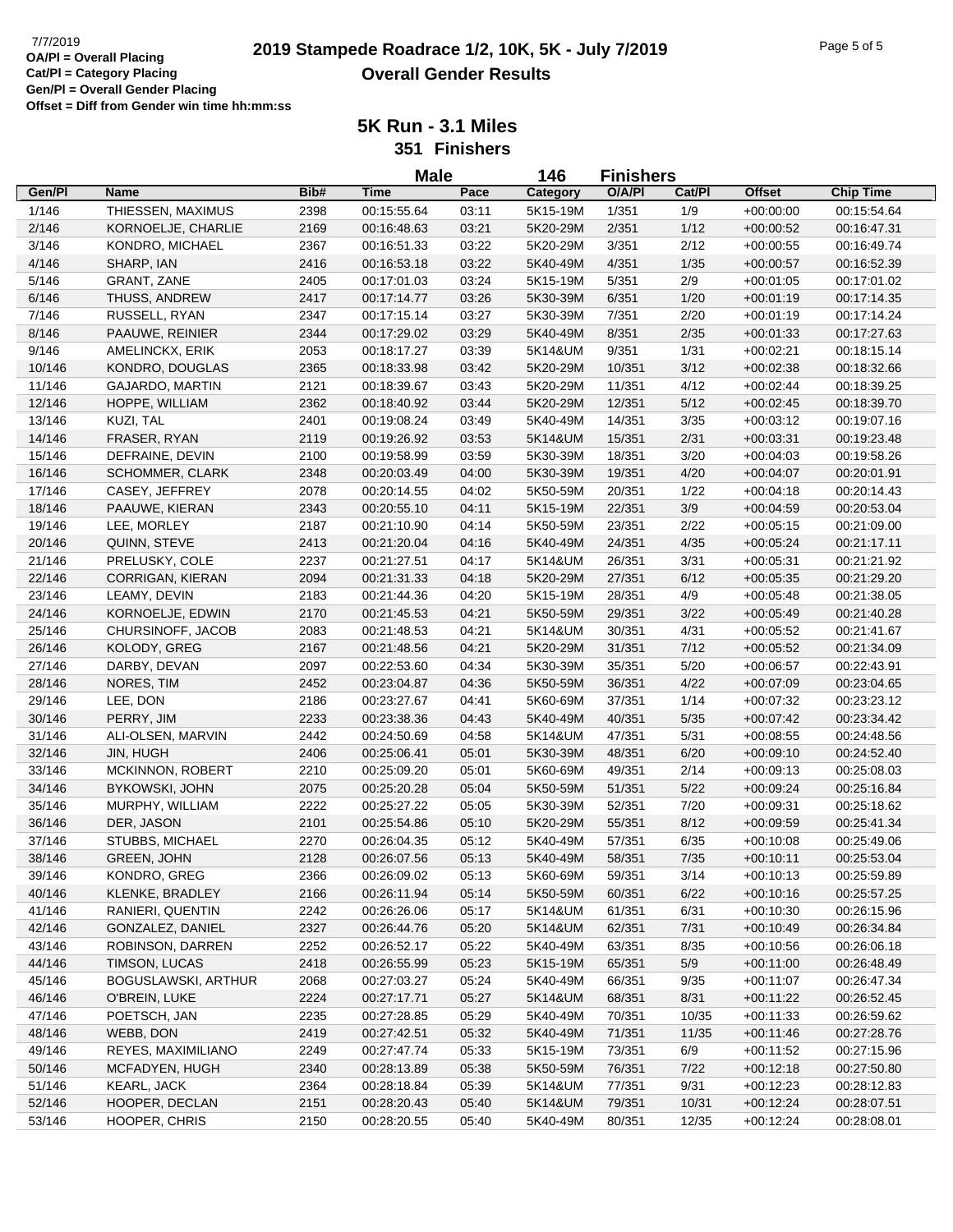## **2019 Stampede Roadrace 1/2, 10K, 5K - July 7/2019** 7/7/2019 Page 6 of 6 **Overall Gender Results**

**5K Run - 3.1 Miles**

**351 Finishers**

|         |                         |      | <b>Male</b> |       | 146      | <b>Finishers</b> |        |               |                  |
|---------|-------------------------|------|-------------|-------|----------|------------------|--------|---------------|------------------|
| Gen/Pl  | <b>Name</b>             | Bib# | <b>Time</b> | Pace  | Category | O/A/PI           | Cat/PI | <b>Offset</b> | <b>Chip Time</b> |
| 54/146  | PAGE, JODY              | 2345 | 00:28:22.35 | 05:40 | 5K40-49M | 81/351           | 13/35  | $+00:12:26$   | 00:28:19.69      |
| 55/146  | HOOPER, RICHARD         | 2153 | 00:28:26.08 | 05:41 | 5K60-69M | 82/351           | 4/14   | $+00:12:30$   | 00:28:14.30      |
| 56/146  | MARTIN, DOMINIC         | 2424 | 00:28:32.27 | 05:42 | 5K14&UM  | 84/351           | 11/31  | $+00:12:36$   | 00:28:26.20      |
| 57/146  | <b>WATTS, NIGEL</b>     | 2291 | 00:28:35.90 | 05:43 | 5K60-69M | 86/351           | 5/14   | $+00:12:40$   | 00:28:12.15      |
| 58/146  | JORDAN, RON             | 2439 | 00:28:37.64 | 05:43 | 5K50-59M | 87/351           | 8/22   | $+00:12:42$   | 00:28:29.22      |
| 59/146  | KELLY, STEVE            | 2164 | 00:28:48.49 | 05:45 | 5K50-59M | 89/351           | 9/22   | $+00:12:52$   | 00:28:45.71      |
| 60/146  | LEE, ROBIN              | 2335 | 00:28:49.89 | 05:45 | 5K40-49M | 90/351           | 14/35  | $+00:12:54$   | 00:28:40.56      |
| 61/146  | REDEKOP, COLIN          | 2247 | 00:28:51.23 | 05:46 | 5K40-49M | 91/351           | 15/35  | $+00:12:55$   | 00:28:48.09      |
| 62/146  | STRAMPEL, NICK          | 2269 | 00:29:03.75 | 05:48 | 5K14&UM  | 93/351           | 12/31  | $+00:13:08$   | 00:28:58.44      |
| 63/146  | STRAMPEL, JEREMY        | 2268 | 00:29:08.01 | 05:49 | 5K40-49M | 95/351           | 16/35  | $+00:13:12$   | 00:29:01.94      |
| 64/146  | CHIBLI, GERMAN          | 2080 | 00:29:17.31 | 05:51 | 5K15-19M | 96/351           | 7/9    | $+00:13:21$   | 00:29:04.58      |
| 65/146  | SILVERBERG, BEN         | 2261 | 00:29:20.54 | 05:52 | 5K70-79M | 97/351           | 1/2    | $+00:13:24$   | 00:29:09.64      |
| 66/146  | CLARK, JAMIE            | 2431 | 00:29:35.24 | 05:55 | 5K60-69M | 100/351          | 6/14   | $+00:13:39$   | 00:29:28.47      |
| 67/146  | RATHJE, THOMAS          | 2246 | 00:29:38.71 | 05:55 | 5K14&UM  | 102/351          | 13/31  | $+00:13:43$   | 00:29:08.05      |
| 68/146  | <b>BISHOP, MICHAEL</b>  | 2311 | 00:29:56.03 | 05:59 | 5K40-49M | 107/351          | 17/35  | $+00:14:00$   | 00:29:50.02      |
| 69/146  | HENDERSON, JIM          | 2436 | 00:29:56.96 | 05:59 | 5K60-69M | 108/351          | 7/14   | $+00:14:01$   | 00:29:45.38      |
| 70/146  | <b>TURCOTTE, PIERRE</b> | 2355 | 00:30:08.40 | 06:01 | 5K30-39M | 111/351          | 8/20   | $+00:14:12$   | 00:30:05.13      |
| 71/146  | <b>CORRIGAN, BOB</b>    | 2093 | 00:30:10.88 | 06:02 | 5K60-69M | 112/351          | 8/14   | $+00:14:15$   | 00:30:02.83      |
| 72/146  | FOROOTAN, ZAMAN         | 2423 | 00:30:36.65 | 06:07 | 5K30-39M | 119/351          | 9/20   | $+00:14:41$   | 00:30:27.93      |
| 73/146  | FOLAMI, ADAM            | 2115 | 00:30:39.44 | 06:07 | 5K14&UM  | 122/351          | 14/31  | $+00:14:43$   | 00:30:17.01      |
| 74/146  | CHIBLI, JUAN            | 2081 | 00:30:41.17 | 06:08 | 5K40-49M | 123/351          | 18/35  | $+00:14:45$   | 00:30:28.03      |
| 75/146  | ANKLOVITCH, DARRELL     | 2055 | 00:30:41.78 | 06:08 | 5K40-49M | 124/351          | 19/35  | $+00:14:46$   | 00:29:45.87      |
| 76/146  | VACA, MIGUEL            | 2451 | 00:31:01.87 | 06:12 | 5K14&UM  | 130/351          | 15/31  | $+00:15:06$   | 00:30:58.13      |
| 77/146  | WOTA, BRIAN             | 2357 | 00:31:03.01 | 06:12 | 5K30-39M | 131/351          | 10/20  | $+00:15:07$   | 00:30:52.50      |
| 78/146  | MOWAT, WYATT            | 2218 | 00:31:18.77 | 06:15 | 5K14&UM  | 141/351          | 16/31  | $+00:15:23$   | 00:31:04.23      |
| 79/146  | CARBERT, BLAIR          | 2391 | 00:31:35.01 | 06:19 | 5K50-59M | 142/351          | 10/22  | $+00:15:39$   | 00:31:23.79      |
| 80/146  | POPPLEWELL, SEAN        | 2384 | 00:32:46.49 | 06:33 | 5K40-49M | 164/351          | 20/35  | $+00:16:50$   | 00:32:33.55      |
| 81/146  | TURNER, HUXLEY          | 2284 | 00:32:57.79 | 06:35 | 5K14&UM  | 166/351          | 17/31  | $+00:17:02$   | 00:32:43.11      |
| 82/146  | MURPHY, DON             | 2220 | 00:33:03.06 | 06:36 | 5K60-69M | 168/351          | 9/14   | $+00:17:07$   | 00:32:21.63      |
| 83/146  | CHURSINOFF, LUCAS       | 2084 | 00:33:18.06 | 06:39 | 5K14&UM  | 173/351          | 18/31  | $+00:17:22$   | 00:33:09.35      |
| 84/146  | <b>WILLIAMS, ROB</b>    | 2295 | 00:34:08.36 | 06:49 | 5K50-59M | 185/351          | 11/22  | $+00:18:12$   | 00:33:48.82      |
| 85/146  | KING, JAMES             | 2165 | 00:34:29.28 | 06:53 | 5K20-29M | 189/351          | 9/12   | $+00:18:33$   | 00:34:21.27      |
| 86/146  | GILMOUR, BRAD           | 2325 | 00:34:37.32 | 06:55 | 5K50-59M | 191/351          | 12/22  | $+00:18:41$   | 00:34:13.17      |
| 87/146  | MARSHALL, ANDY          | 2204 | 00:34:44.12 | 06:56 | 5K40-49M | 192/351          | 21/35  | $+00:18:48$   | 00:34:17.65      |
| 88/146  | ROACH, CHRIS            | 2250 | 00:34:50.49 | 06:58 | 5K40-49M | 195/351          | 22/35  | $+00:18:54$   | 00:34:25.63      |
| 89/146  | BIRD, NATHAN            | 2310 | 00:34:54.01 | 06:58 | 5K14&UM  | 198/351          | 19/31  | $+00:18:58$   | 00:34:40.27      |
| 90/146  | SKJEI, CODY             | 2350 | 00:35:08.38 | 07:01 | 5K20-29M | 200/351          | 10/12  | $+00:19:12$   | 00:34:44.88      |
| 91/146  | MUNN, STEVE             | 2219 | 00:35:13.91 | 07:02 | 5K50-59M | 202/351          | 13/22  | $+00:19:18$   | 00:34:58.00      |
| 92/146  | RATHJE, KELLY           | 2245 | 00:35:28.06 | 07:05 | 5K50-59M | 205/351          | 14/22  | $+00:19:32$   | 00:34:56.76      |
| 93/146  | LEVY, JOSEPH            | 2370 | 00:35:43.48 | 07:08 | 5K50-59M | 210/351          | 15/22  | $+00:19:47$   | 00:35:23.13      |
| 94/146  | THOMSON, COREY          | 2449 | 00:35:44.54 | 07:08 | 5K30-39M | 211/351          | 11/20  | $+00:19:48$   | 00:35:29.33      |
| 95/146  | OGILVIE, BILL           | 2230 | 00:35:55.24 | 07:11 | 5K60-69M | 213/351          | 10/14  | $+00:19:59$   | 00:35:46.65      |
| 96/146  | FOLAMI, HAKEEM          | 2116 | 00:36:02.75 | 07:12 | 5K40-49M | 215/351          | 23/35  | $+00:20:07$   | 00:35:40.32      |
| 97/146  | REID, JEREMY            | 2444 | 00:36:08.96 | 07:13 | 5K30-39M | 217/351          | 12/20  | $+00:20:13$   | 00:35:29.26      |
| 98/146  | REID, JAMES             | 2446 | 00:36:10.62 | 07:14 | 5K14&UM  | 219/351          | 20/31  | $+00:20:14$   | 00:35:30.51      |
| 99/146  | CAETANO, GABRIEL        | 2390 | 00:37:23.87 | 07:28 | 5K40-49M | 228/351          | 24/35  | $+00:21:28$   | 00:37:07.84      |
| 100/146 | MOSQUITO, CHAZZ         | 2217 | 00:37:32.36 | 07:30 | 5K20-29M | 230/351          | 11/12  | $+00:21:36$   | 00:37:13.66      |
| 101/146 | <b>SCRUPA, CHRIS</b>    | 2260 | 00:37:35.17 | 07:31 | 5K40-49M | 231/351          | 25/35  | $+00:21:39$   | 00:37:19.45      |
| 102/146 | JARRAH, JUAN            | 2159 | 00:38:08.69 | 07:37 | 5K40-49M | 235/351          | 26/35  | $+00:22:13$   | 00:37:33.65      |
| 103/146 | DALLAIRE, JONATHAN      | 2317 | 00:38:08.71 | 07:37 | 5K30-39M | 236/351          | 13/20  | $+00:22:13$   | 00:37:56.45      |
| 104/146 | WOODS, JOSH             | 2356 | 00:38:15.01 | 07:39 | 5K30-39M | 238/351          | 14/20  | $+00:22:19$   | 00:37:58.62      |
| 105/146 | TANG, MICHAEL           | 2273 | 00:38:29.26 | 07:41 | 5K30-39M | 245/351          | 15/20  | $+00:22:33$   | 00:38:29.26      |
| 106/146 | LOWTHER, SCOTT          | 2193 | 00:38:55.72 | 07:47 | 5K40-49M | 249/351          | 27/35  | $+00:23:00$   | 00:38:30.20      |